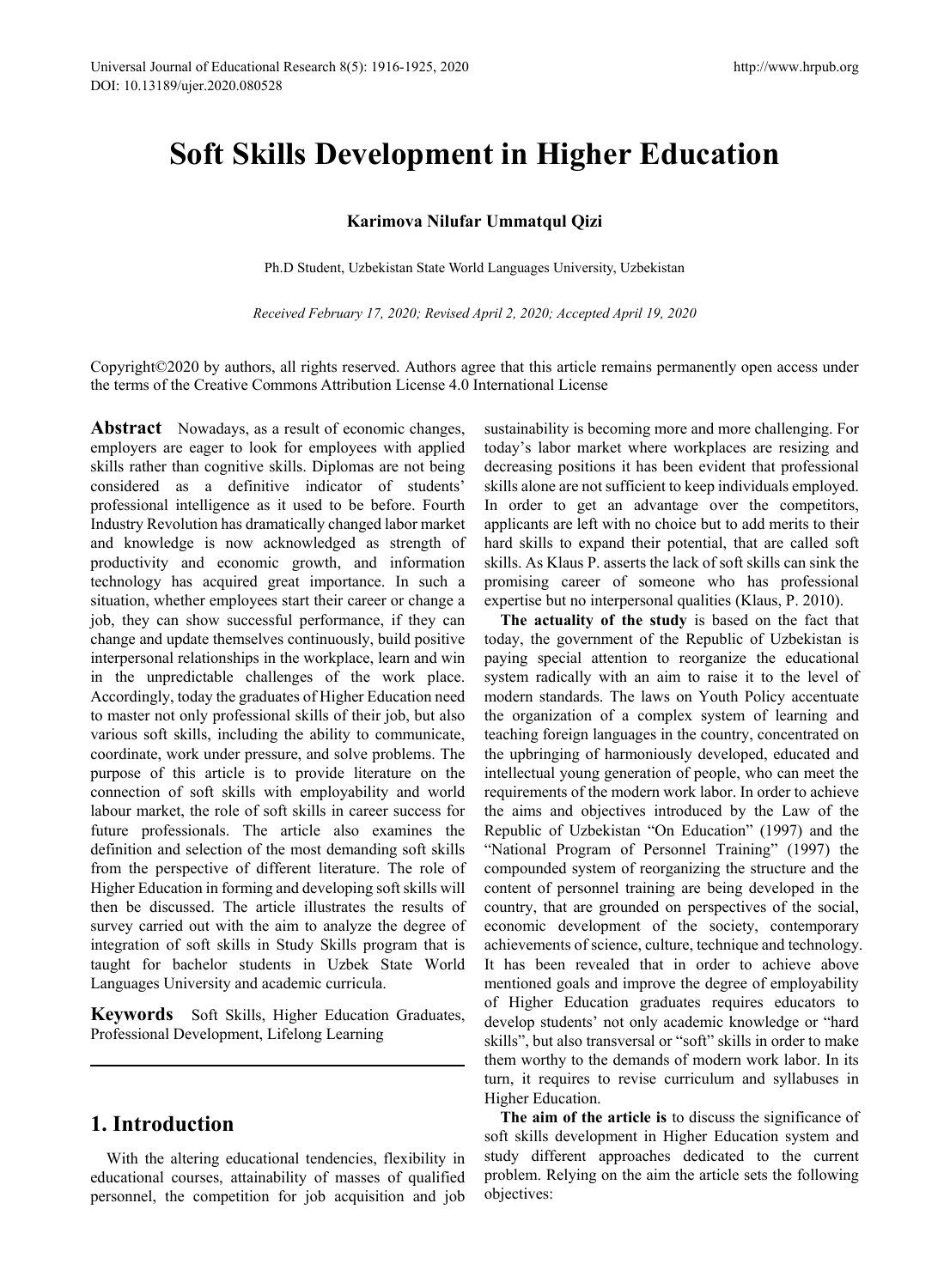- To define, describe and discuss relevant studies towards taxonomy of soft skills;
- To investigate suggested definitions of soft skills as a term and work out general characteristics;
- To identify the most demanding soft skills that enable students to respond to the ever changing and complex needs of the contemporary workplace.

**The scientific novelty** of the article can be explained with the following statements:

- 1. To classify different suggested terms to the notion of soft skills;
- 2. To justify the prominence of Higher Education in developing soft skills as it is the level where advanced professional skills are developed;
- 3. To review diverse classification of soft skills in different sources.
- 4. To analyze curriculum for bachelor's degree on specialization of philologist- English language teacher and syllabus on Study Skills from the point of soft skill consolidation;

**The object of the research** is educational process at Uzbekistan State World Languages University. To evaluate the educational process from the perspective of soft skills development the curriculum of bachelor's degree for the specialization of philologist- English language teacher and the syllabus of the course "Study skills" were analyzed.

**The methodology** of the study included descriptive research design and correspondingly a survey was organized. For the theoretical basis of the study the data was collected, first from an initial review of literature related to development of soft skills. For this purpose, various documents, reports, research papers and articles were scanned. Next, the second and the vital source of information was gained through primary research which constitutes the analysis of curriculum for bachelor's degree on specialization of philologist- English language teacher assigned by the Ministry of Higher and Secondary Specialized Education of Uzbekistan and syllabus on the course "Study Skills". The tabulated data was analyzed and inferences drawn to interpret the meaning. Simple statistical tools like percentages, averages etc. were used for the analysis of data.

In the 21st century soft skills that are also called "applied" skills or "21st-century skills" are considered an important differentiating factor for achieving job position and success in life. The findings of numerous surveys conducted in the current field have discovered that the role of soft competencies should never be neglected. Including, a study administered by the Harvard University notes that 80% of achievements in career is influenced by soft skills and only 20% by hard skills. While, results from another study conducted by Stanford Research Institute jointly with the Carnegie Melon Foundation among the Fortune 500 CEOs

confirm that their durable and stable success in work 75% is caused by soft skills and only 25% - hard. Correspondingly, a survey on "Technological Innovation, Ageing Labor Forces and Effective use of Human Resource" conducted in Japan emphasizes that a worker will be required not only to perform a complex job compounding several tasks - programming, maintenance, monitoring and operation, he or she is required, in addition, to possess logical mental power, problem solving ability and adaptability to go through the changes. Such an "all round worker" would be equipped with widely varied skills and professional knowledge in such a way that he understands every action in the performance of skills in relation to the relevant technical knowledge. Another survey conducted in 16 European countries, concludes that 93% employers find soft skills equally important to the quality of the employee, like his professional skills. In 2016, Bonnie Urciuoli hypothesized "skills" with occupational demands of neo-liberal economies, workers are required to "own their skills" and successfully market them to employers. The winner of the "Nobel prize 2000" for Economics James Heckman, describing the role of soft skills, affirms "Soft Skills predict success in life" (Cinque, 2015). He identifies a cause-effect relation between soft skills and personal and professional achievements of people. Carl Rogers (Roger C. 1983), analyzing the goal of educational process more profoundly claims that significant learning combines the logical and the intuitive, the intellect and the feeling, the concept and the experience, the idea and the meaning. "When we learn in that way, we are whole". This statement clearly illustrates the idea that in order to occur absolute learning it should involve more than just acquiring static knowledge. Deloitte Access Economic, an organization that offers a full suite of economic advisory services including economic forecasting, modeling, analysis and advisory services in Australia, assessing the importance of obtaining soft skills, forecasts that soft skill intensive occupations will account for two-thirds of all jobs by 2030, compared to half of all jobs in 2000 (DeakinCo, 2017). It is expected that the number of jobs that are concentrated in soft-skill will grow at 2.5 times the rate of jobs in other occupations. Undoubtedly, this trend is expected to be mirrored globally. Besides, there exist assumptions that claim considerable influence of soft skills on the development of hard skills. According to them, successful implementation of hard skills requires the advanced degree of soft skills to some extent. For instance, Costin G. (Costin, 2002) asserts the appropriate and skillful application of hard skills is soft skills dependent. He categories hard skills as being those related to "product" and the "individual", while soft skills are those of "process" and "community": reminding to be prepared to separate the two, he proposes a soft skill- hard skill continuum. Such a model makes it easier to perceive the domain in which soft and hard skills blur, mend and work together.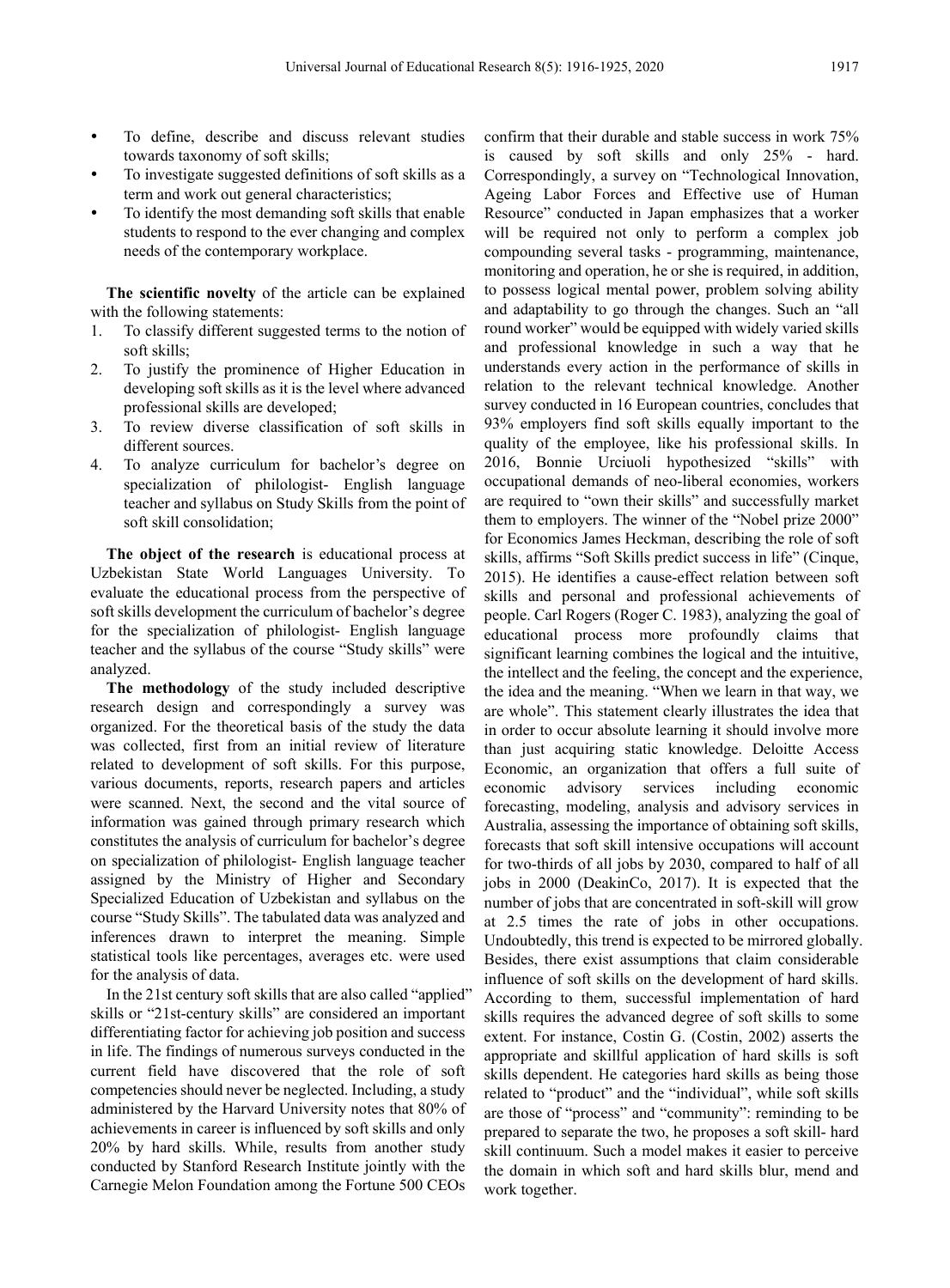Therefore, it becomes more crucial that education institutions shouldn't only aim to prepare qualified professionals but also improve their personal attributes that is critical for productive performance in today's workplace which clearly states the rationale behind the investigation.

Despite the findings on the significance of soft competencies in professional and career growth doesn't exist universal definition of the term "soft skills" and numerous variations can be observed in different sources. In a literal translation from English, the concept "soft skills" means skills, possession of which does not belong to a professional group. According to the Oxford Dictionary, "soft skills" are personal qualities that enable one to cooperate effectively and harmoniously with other people. Soft skills provide hard skills with the needed flexibility to gain progress and stay newfangled in fluctuating work places. Soft skills are firmly connected to plastic, sensible, elaborating abilities, formed in the prefrontal layer, developed by Man in the last 50.000 years. If hard skills allow man to be what he is: an engineer, a physicist, a philosopher, soft skills operate in a direction that is rather separate from the role of the individual and go beyond the strict demands of the profession (Grisi, 2014).

In other sources, the term meant unified skills and personal qualities that increase the efficiency of work and interaction with other people. In psychology, the term traditionally refers to number of social skills such as persuasion skills, leading skills, communication skills, negotiation skills, teamwork skills, personal development, time management, erudition, creativity, etc. Furthermore, it is worth highlighting the approach that interprets "soft skills" as abstract, hard-to-calculate and assessed skills of an individual, "cut off" from the traditional classification of human abilities. Besides, among definitions can be met those that interpret correlation between soft skills and emotional intelligence. According to Paajanen (Paajanen, 1992), soft skills is a sociological term related to a person's "EQ" (Emotional Quotient), the cluster of personality traits, social graces, communication, language, personal habits, friendliness, and optimism that characterize relationships with other people. Roselina (Roselina, 2009), a researcher in the Malaysian Institute of Higher Learning interprets "soft skills" as incorporating aspects of generic skills. While, Nieragden (Nieragden, 2000) in his article "The Soft Skills of Business English," defines soft skills, as "those personal values and interpersonal skills that determine a person's ability to fit into a particular structure, such as a project team, a rock group, or a company". Below we can see proposed names to the term "soft skills" given in chronological order.

| Life skills (WHO 1993)                                                                  |  |  |
|-----------------------------------------------------------------------------------------|--|--|
| Transversal skills (ISFOL, 1998)                                                        |  |  |
| Generic competences (Tuning project, 2000)                                              |  |  |
| Key competencies for a successful life and a well-func oning society (OECD, 2003; 2012) |  |  |
| Key competences for lifelong learning (UE, 2006)                                        |  |  |
| 21st century skills (Ananiadou & Claro, 2009)                                           |  |  |
| Future work skills (IFTF, 2010)                                                         |  |  |
| Transferable skills (RPIC-ViP, 2011)                                                    |  |  |
| Soft Skills for Talent (Manpower Group, 2014)                                           |  |  |
| Skills for Social Progress (OECD, 2015)                                                 |  |  |

Figure 1. Proposed names to the term "soft skills" given in chronological order (Cinque, 2016)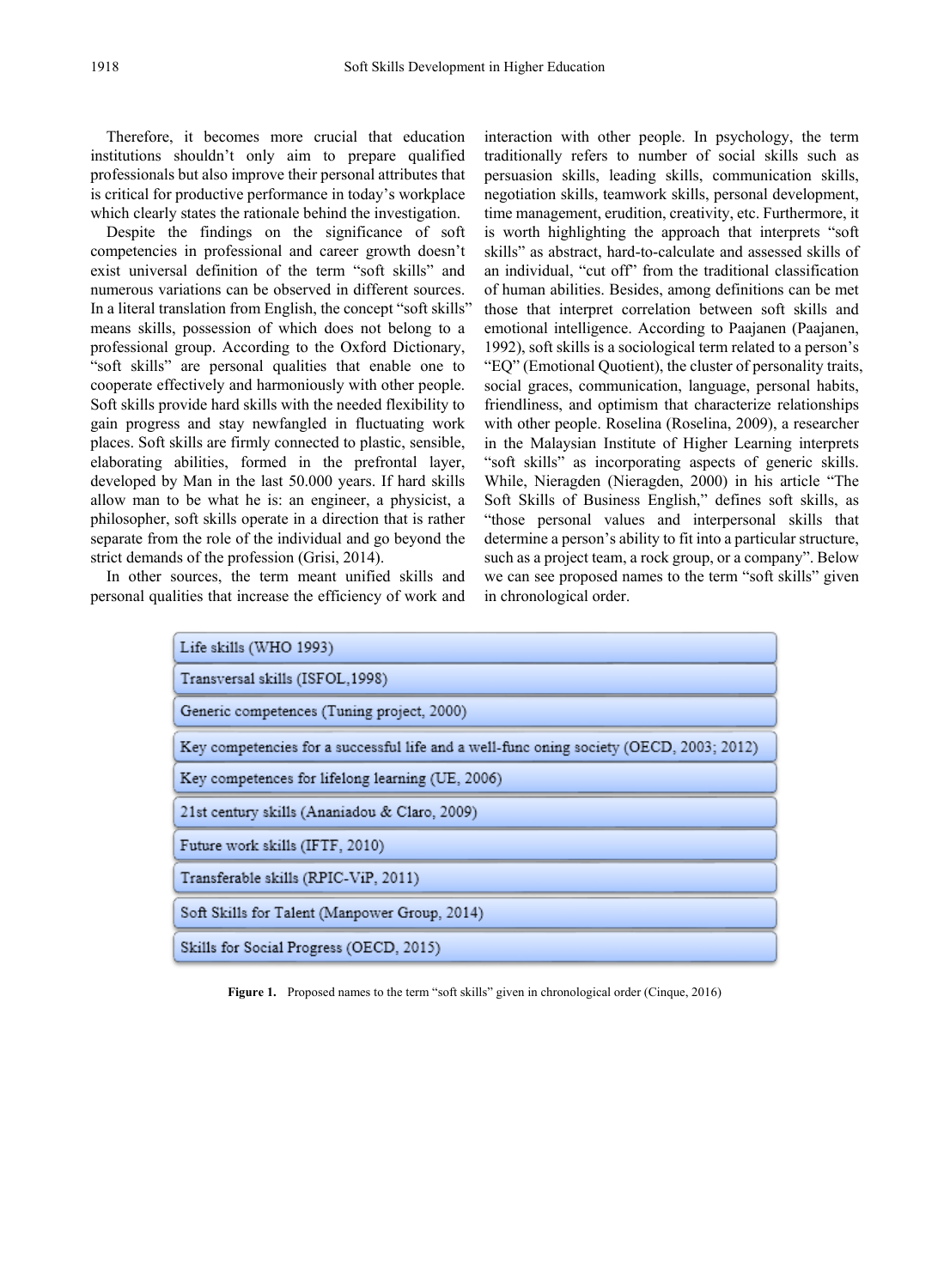Analyzing the proposed definitions, we can infer that despite being divergent outwardly there are basic characteristics which unite all suggested variations for the term and they can be defined in the following ways:

- soft skills are important aspects of both obtaining employment and succeeding in the workplace;
- soft skills are important not only for the labor market but for a complete human being, in order to achieve happiness in life;
- soft skills are primarily cognitive in nature and are influenced by a person's intelligence quotient source;
- soft skills classification and assessment are complex processes that don't belong to traditional approach;
- the application of these skills is not limited to one's profession. Differently from hard skills, which represent a person's group of skills and abilities that allow to complete a certain type of task or activity, soft skills include mainly interpersonal skills that can be applied to different fields that make them transversal.

What we actually think about when we talk about soft skills is also disputable issue. Paying attention to the diversity of what is understood when talking about soft skills in different nations and cultures and considering that there seems to be a common perception of what soft skills are in many cultural areas, it becomes more comprehensible, why a clear ascertainment of the meaning of this term appears to be challenging. A survey conducted in New Zealand on the perception of employers about the most important skills and knowledge among employees concluded with the emphasis on communication skills, supervision skills, diagnostic skills and design ability that cannot be developed through hard skills. While an Australian study by Stevenson and Mckavanagh (Stevenson & McKavanagh, 1992) argues for a more comprehensive view of skills and asserts the need for "the less obvious but important transferable skills" such as learning how to learn, discovery, analysis, problem solving, experimentation, linking new concepts with existing knowledge, relating verbal and non-verbal representations and concrete objects, analyzing and interpreting. K. Prasad (Prasad, 2011) as soft skills lists ten qualities like humility and self-confidence, emotional intelligence (EQ), building on strengths and minding your core incompetence, sensitivity to context, managing perceptions, appreciation for others' roles, focus on outcomes and process, continuous learning. According to the Malaysian Institute of Higher Learning soft skills include non-academic skills such as leadership, teamwork, communication, and lifelong learning. Furthermore, one needs to consider the difference between soft skills and competences. In the European Qualification Framework, the TUNING-Project as well as in the European Adult Learning Glossary the term competence is widely used. In general, competence is described as a synergy of knowledge, personal attitudes and abilities, skills. Such skills are for example the capacity

to read and understand the content of a text, but also the ability to continually adapt to new situations.

Experts note that soft skills training should commence for specialists when they are students as it contributes their successful performance in their academic environment, and, later, in their future work place. The universities' mission of spreading knowledge among the younger generations implies that, in today's world, they must also serve society as a whole; and that the cultural, social and economic future of society requires, in particular, a considerable investment in continuing education. This famous statement illustrated in Magna Charta Universitatum, signed in Bologna in 1988, puts forward the idea that Education Institutions don't have only the responsibility of forming young generations providing them with hard skills to become capable professionals, but must first of all create citizens able to actively and positively participate in society, then they also have to support them for the development of their soft skills (Morandin, 2015).

Numerous studies (King 2003; Mourshed 2012, Yunus & Li 2005) have raised remarkable apprehension about the extending gap between students' skills and capabilities, and the requirements of the work environment in an progressively mobile and globalized society. Lately, the European Centre for the Development of Vocational Training has revealed the assumptions of many employers and policy-makers, who affirm that these challenges emerge because of the insufficient preparation of students and other workers. They assert that the skills mismatch that is occurring locally, gradually will result in high unemployment in world economies (Cedefop, 2010). Graduates of Higher Education are often deficient the ability to arrange, adapt and strategically apply their specific skills to new situations and circumstances (Bridgstock, 2009). The skills that are pivotal to employability and career success are not only the hard skills as cognitive and technical, job-specific and discipline-specific abilities, but also the so-called soft skills.

Likewise, asserting his position on the connection soft skills development and Higher Education Rogers (Roger, 1983) marks that the goal of higher education is the facilitation of change and learning. According to him, the only man who is educated is the man who has learned how to learn; the man who has learned how to adapt and change; the man who has realized that no knowledge is secure, that only the process of seeking knowledge gives a basis for security. He notes that changingness, reliance on process rather than upon static knowledge, is the only thing that makes any sense as a goal for education in the modern world. Though the statement was said almost 40years ago it is still actual for the current educational context and, from our point of view, it is one of the earliest claims that tries to prove that cognitive knowledge alone is not enough to stay wanted in state of unstable world economy.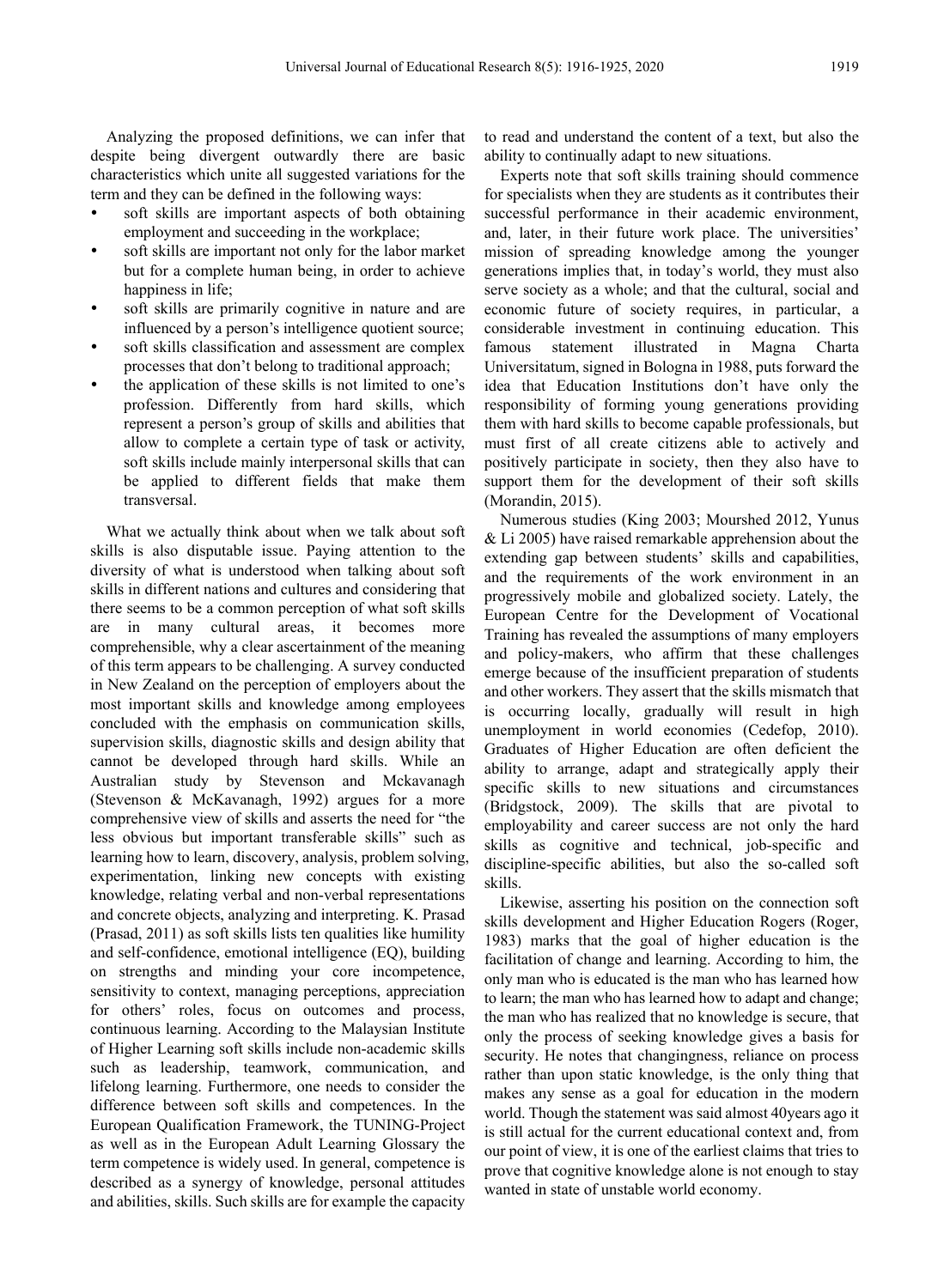On the other hand, studies show that students of Higher Education generally don't meet employers' expectations. In the USA hiring employers consider that only 16% of that hired students are well equipped with the knowledge and skills they are demanded for their new jobs. In United Kingdom over 70% of employers suppose that students should acquire more to be prepared for the workplace. In Middle East many hired students lack soft skills, including workplace etiquette, communication skills and time management. Discrepancy between skills and jobs, gaps in the workplace, deficiency of adequately skilled professionals for certain positions or the plethora of candidates in sectors where there are not sufficient appropriate vacancies need to be amended. Effectively foreseeing which skills will be in demand by organizations in years to come is significant in order to provide future workers with the proper competencies.

ModEs is a project focusing on the consolidation of a common European program on soft skills across the various academic curricula (that enhances students' capabilities with new employment-oriented skills) and the diploma supplement already granted by some higher education institutions. The project has formed a list of skills depending on the questionnaire that have been held with 246 companies operating in different sectors of enterprise in five countries. Data collection was held with the collaboration of people working in the field of human resources of organizations, and figures responsible for staff professional development were from various sectors. The results of the investigation have discovered the 21 skills as soft skills that most required in modern work places. Soft skills are grouped into three branches according to their common features, they are personal, social and methodological skills [9]. With an aim to integrate these skills into existent curriculum and syllabuses in Higher Education learning outcomes for each soft skill have been developed.

# **2. Results and Discussion**

| <b>Social</b>          | Methodological                                  |
|------------------------|-------------------------------------------------|
| · Communication        | • Customer/User Orientation                     |
| · Teamwork             | • Continuous Improvement                        |
| • Contact Network      | • Adaptability to Changes                       |
| • Negotiation          | · Results orientation.                          |
| • Conflict Management  | · Analysis Skills                               |
| • Leadership           | • Decision Making                               |
| · Culture Adaptability | · Management Skills                             |
|                        | • Research and information<br>management skills |
|                        |                                                 |

**Figure 2.** According to ModEs the most required soft skills in modern work places (Grisi, 2014)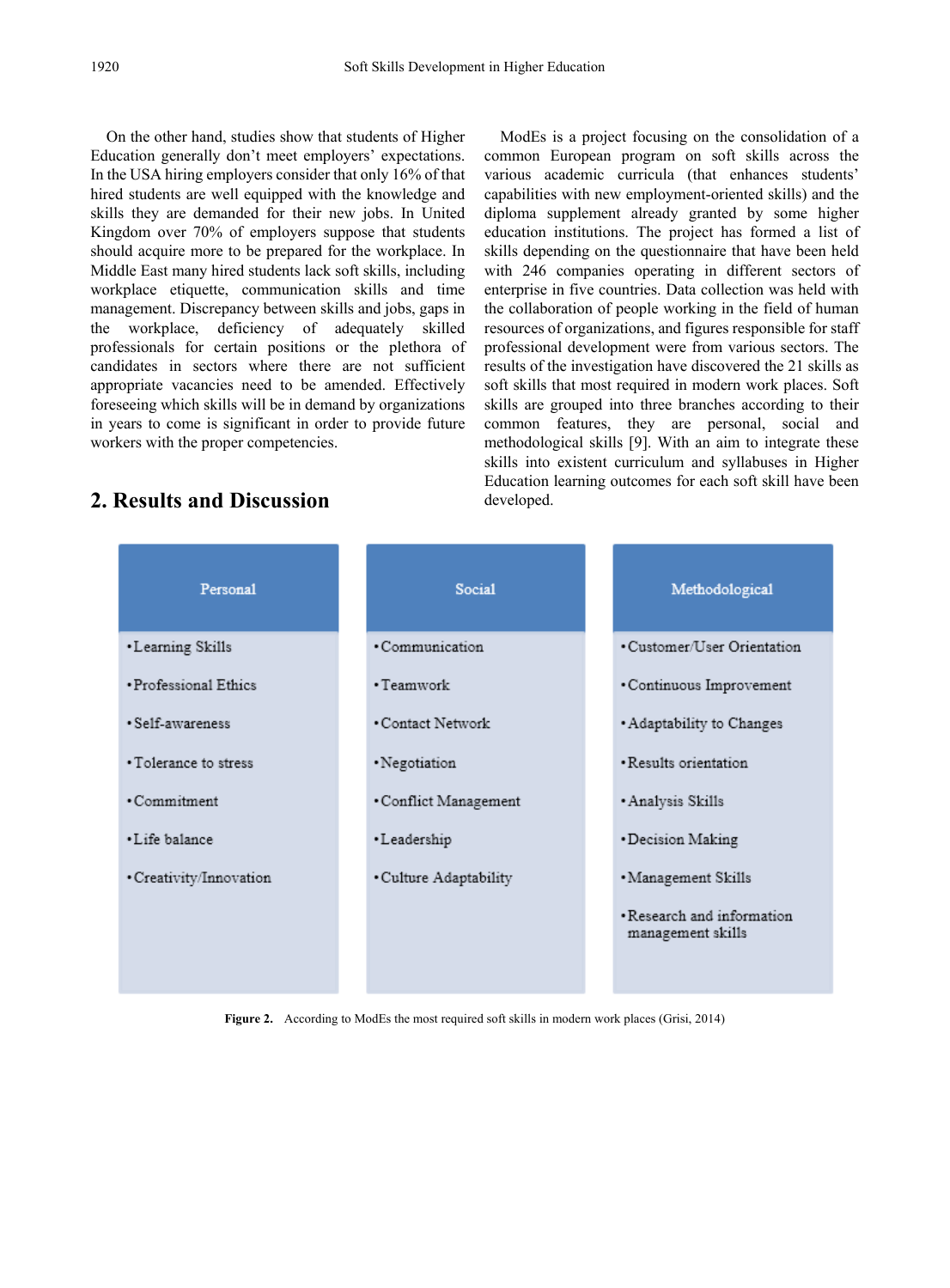As a result of globalization and integration of Uzbekistan with the world economy the requirements for future specialists have passed to a new stage. Today's Youth Policy in the country aims at preparing not only<br>professionally competent, but also harmoniously professionally competent, developed generation with creative and independent thinking potential, independent position who can meet the requirements of the 21st century. In order to reach this goal drawbacks of educational system are being revealed, curriculums are being renewed, innovative methods and approaches of teaching are being integrated. In our research we have decided to analyze to what extend soft skills development is reflected in the curriculum and syllabuses of Higher Education in Uzbekistan. Specifically, we have focused on the bachelor's degree for the specialization of philologist- English language teacher. As a basis for our survey we have relied on the list of soft skills developed by ModEs, as from our point of view, it provides selected set of all soft skills that are essential for future professionals of all field in labor market.

Being confirmed by the Ministry of Higher and Secondary Specialized Education of Uzbekistan the curriculum is divided into language and methodology courses. The aim of the curriculum states "…to prepare teachers of English who are competent in language and methodology referred to international standards." Objectives are presented in the form of abilities students are expected to demonstrate as the graduates of the program. Examining the objectives of the curriculum, we have been able to find the following statements that to some extend imply soft skills reflection in the curriculum:

- an objective states "…ability to evaluate and reflect upon their own learning and teaching" [1]. The objective intends to develop self-awareness of students in terms of learning and teaching. It enables us to consider that one of the soft skills of our focus that is self-awareness is reflected in the curriculum.
- "…intercultural competence with its implications for teaching English." The current objective can be considered to contribute cultural adaptability of students that is one of the selected soft skills of our research.

As it can be examined, the curriculum rarely focuses on the development of soft skills. Any additions or extra recommendations are not provided concerning soft skills development.

Having scanned all the courses in the curriculum and questioning teachers' stuff at the University in searching the most non-academic course included in the curriculum we decided to analyze the course Independent study skills. The course is dedicated to develop students' study skills. The significance of the course lies on the fact that being neither complete language nor methodological course it deals most with the development of non-academic skills compared to other courses in the curriculum. According to the course syllabus, the independent study skills (ISS) course introduces students with the study and transferable

skills required in higher educational environment. It covers many transversal skills such as reflection, ability to make independent decisions, self-awareness, becoming autonomous, managing university life and studies and many others.

The course intends to get students aware of the practical implications of the concept of learner autonomy at higher educational institutions. Below, we have analyzed the course objectives:

- "…be aware of the concept of learner autonomy and its importance in higher education.
- "…raise their own self-awareness of their learning styles and preferences."
- "…raise their awareness of the importance of reflection in learning." In this objectives self-awareness skill is reflected as it implies to develop students' ability to grasp their real weaknesses and strengths, as well as the motivations and values behind their behavior.
- "…be able to self-assess, set goals and plan further actions for improvement." In the current objective one of the soft skills- management skills are depicted which deals with setting goals and priorities by the selection and distribution of the tasks and resources, follow-up of the evolution in the execution of those objectives and act on the deviations from the initially planned that may occur. Moreover, decision making ability is considered in this objective which means to make the decisions needed to achieve the objectives quickly and proactively. Decision making uses the relevant information to make the choice of the best alternative easier (by consulting the most appropriate sources, checking and implementing that alternative) and involves considering the assumption of some risks in conditions of uncertainty
	- "…be able to adapt to higher educational environment by managing their time and stress effectively, learning how to deal with tasks and prepare for exams." In this objective several soft skills are reflected. 1. Tolerance to stress that expresses the ability to show endurance in complicated or stressful situations, when facing barriers, such as being overloaded with huge amount of tasks which are common for freshman students that have recently entered academic environment. 2. Time management that is characterized by ability to plan and exercise conscious control of time spent on specific activities to increase effectiveness, efficiency and productivity.
	- "…have an understanding of developing skills needed not only for learning but also for future work." The given objective also displays the aim of developing students' nonacademic skills to have students prepared for their future professions.

As the objectives evince the course is rather devoted to develop students' personal qualities differently from the courses in language and methodological strand. The course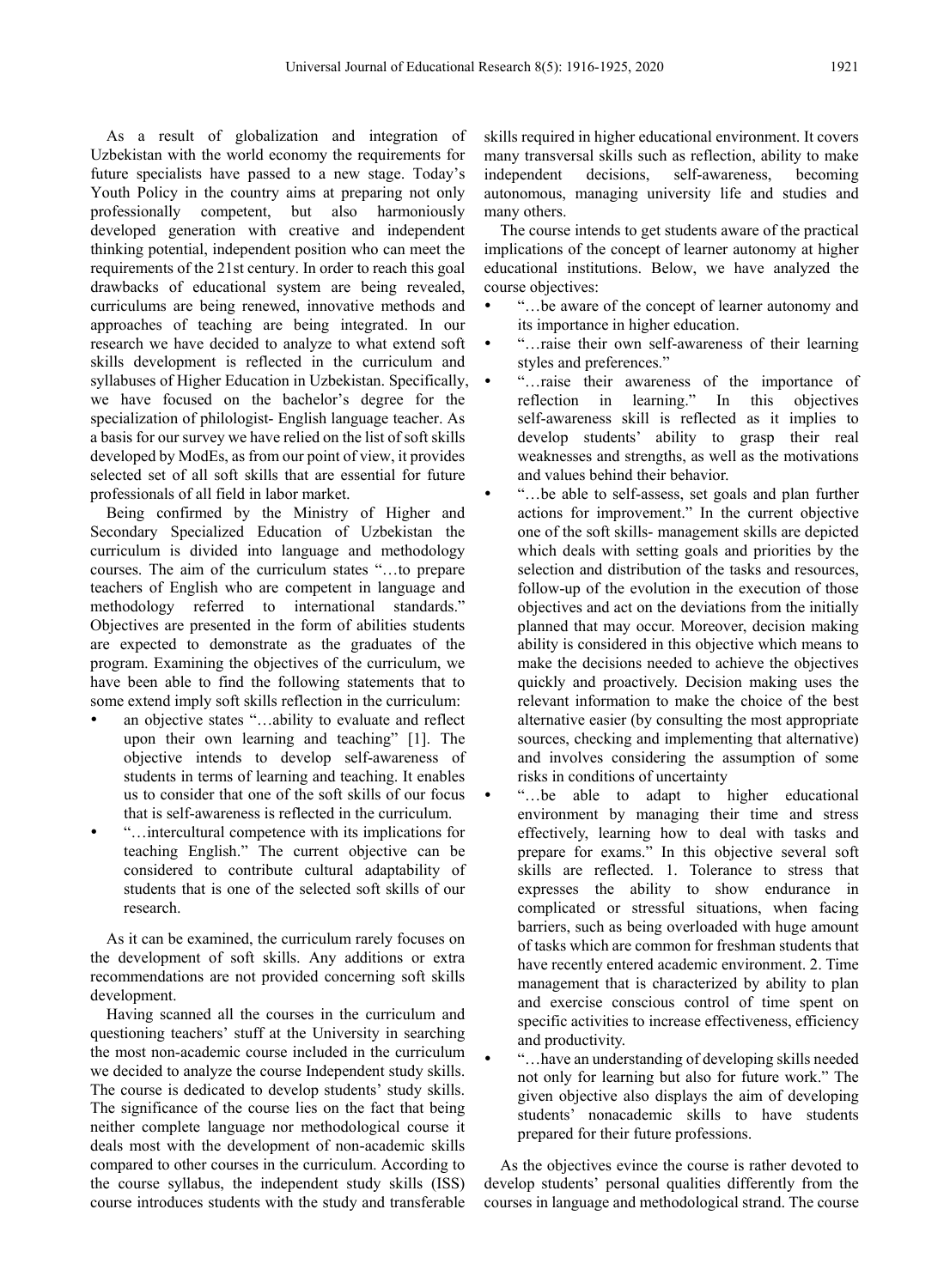is intended to be taught for freshman students to ease their adaptation in academic environment.

Although the objectives of the course to some extend mean development of soft skills it is not reflected in the outcomes of the course. Outcomes are confined with two statements that are entirely allocated to study skills.

#### **Learning Outcomes**

By the end of the course students should have:

- developed an awareness of the concept of autonomous learning
- developed an ability to apply different autonomous learning strategies in their study (Curriculum for bachelor's degree specialization. Uzbekistan State World Languages University, 2012).

Below we can see intended topics for the course. Subtopics to be covered in each topic is provided.

|                                          | <b>Becoming more autonomous</b>                                               |  |  |  |
|------------------------------------------|-------------------------------------------------------------------------------|--|--|--|
| $\bullet$                                | Difference between studying at a school and at University                     |  |  |  |
|                                          | Moving from teacher dependency to learner autonomy                            |  |  |  |
| $\bullet$                                | The importance of being autonomous                                            |  |  |  |
|                                          | Learning styles and preferences                                               |  |  |  |
|                                          | Sensory learning styles (visual, auditory, kinesthetic, tactile)              |  |  |  |
|                                          | Honey and Mumford Learning styles (theorist, activist, reflector, pragmatist) |  |  |  |
|                                          | <b>Introverts and Extraverts</b>                                              |  |  |  |
|                                          | Making best use of the learning styles to study better                        |  |  |  |
| Self-assessment                          |                                                                               |  |  |  |
| $\bullet$                                | Assessing your language skills using CEFR                                     |  |  |  |
|                                          | <b>Setting goals</b>                                                          |  |  |  |
|                                          | <b>SMART</b> goals                                                            |  |  |  |
|                                          | Setting your goal in learning English                                         |  |  |  |
|                                          | <b>Becoming more reflective</b>                                               |  |  |  |
| Managing time at a University and beyond |                                                                               |  |  |  |
| <b>Managing stress</b>                   |                                                                               |  |  |  |
| <b>Working on tasks</b>                  |                                                                               |  |  |  |
|                                          | Identifying and personalizing the task                                        |  |  |  |
|                                          | Making the most of the library                                                |  |  |  |
|                                          | Making the most of Internet                                                   |  |  |  |
|                                          | Avoiding plagiarism                                                           |  |  |  |
|                                          | <b>Improving memory</b>                                                       |  |  |  |
|                                          | Preparing for exams and tests                                                 |  |  |  |
| <b>Planning further actions</b>          |                                                                               |  |  |  |
| $\bullet$                                | Study skills achievements                                                     |  |  |  |
| $\bullet$                                | Transferable skills                                                           |  |  |  |
|                                          | Planning towards becoming more autonomous                                     |  |  |  |
| Subtopics<br>Topics                      |                                                                               |  |  |  |

**Figure 3.** Content of Study Skills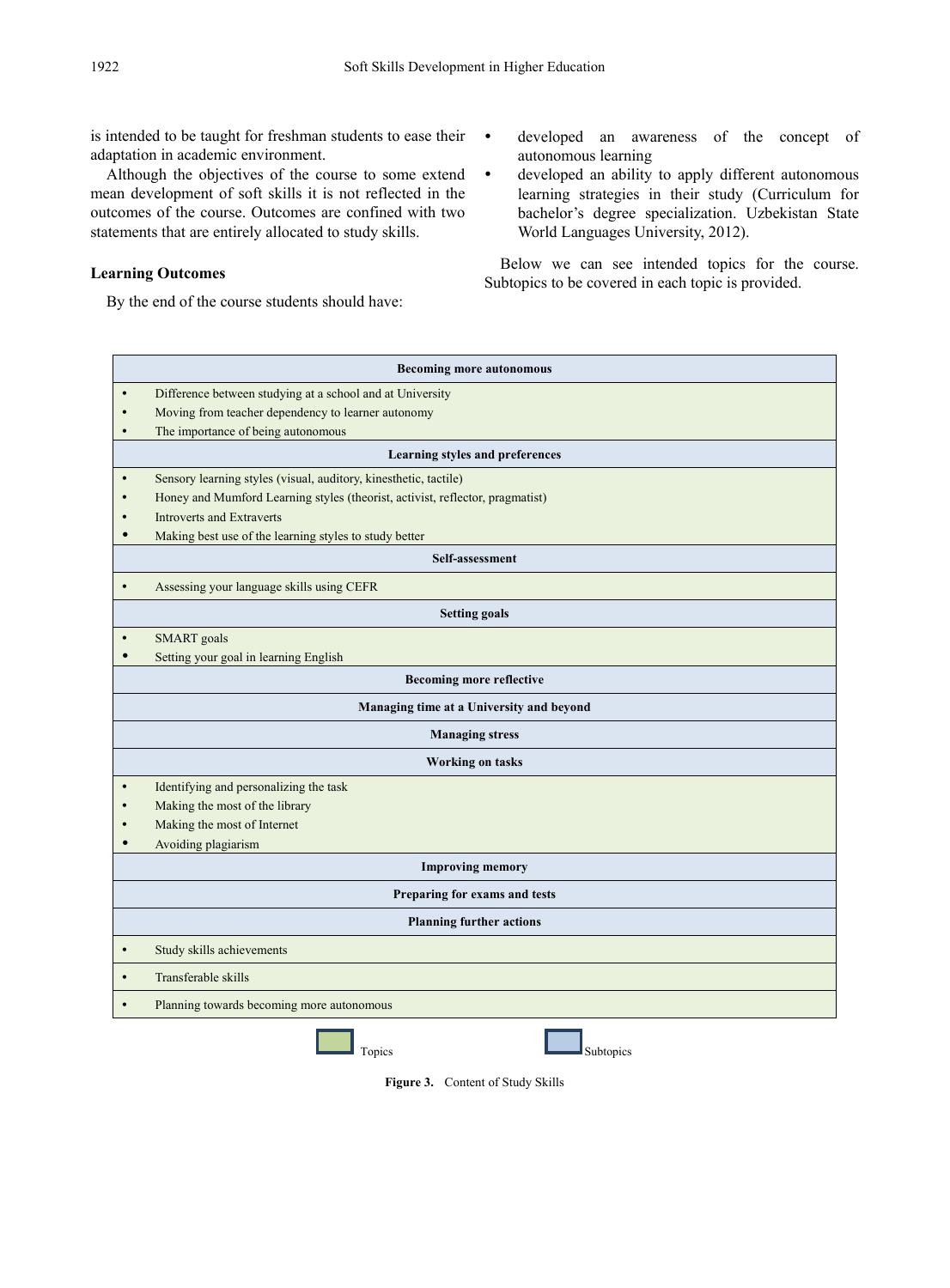The course syllabus presents approaches to teaching and learning. They are the followings:

- Task-based practical work
- Self-study
- Mini-lectures in key areas
- Shared critical discussion of texts/articles/video materials
- Reflection on learning experience
- Learner Portfolio.

In order to deeper analyze the coverage of soft skills by the course we directed our attention to the assessment specifications of the syllabus. Assessment profile consists of learner portfolio, library research, a case study including continuous assessment. Learner portfolio is a collection of entries (reflective written bits) that students will produce over the semester. Each entry has a task that is described below. Below we are going to analyze them more precisely.

Entry 1 is dedicated to self-assessment. Criteria for assessment focuses on students'

- ability to self-assess using the CEFR;
- ability to set realistic goals. It is visible that the entry intends to develop students' self-awareness and time management skills which, in our opinion, are the most important soft skills for future teacher.

Entry 2 is named "What kind of learner I am" and inquires what a student has discovered about himself as a learner (e.g. his learning style) and how he is going to make best use of it. Criteria for assessment evaluates students'

- awareness of own preferences as a learner;
- ability to make use of the strengths and weaknesses. The current task can be considered very valuable from the perspective of developing students' soft skills as it aims to improve students' several "applied" skills that are learning skills, self-awareness and analysis skills.

Entry 3 is committed to reveal students' understanding about characteristics of a good student. The task is assessed according to the following criteria: students'

- awareness of the importance of learner autonomy in a University setting;
- ability to make comparisons. The task enables us to regard soft skills development is included in the objective of the task as it can contribute to developing students' analysis skill as it requires students to compare two situations on the basis of similarities and differences.

Entry 4 consecrates students' evaluation of own learning. It checks students'

- ability to reflect on own learning bringing in relevant examples;
- ability to evaluate the learning outcomes of the course;
- ability to plan own study. As it can be observed the task can serve to develop two of soft skills. They are self-assessment and analysis skills.

Library research inquires students to research information on one of the recommended topics and assesses them according to their

- ability to search for sources (in libraries and the internet);
- ability to narrow down the topic 10%;
- ability to give short description of a source. The task is advantageous from the point of soft skill development as it intends to develop students' research and information management skills which is included in the list of the most required soft skills in modern labor market.

At the end of the course, students are given a case study to improve the situation suggesting specific actions. Assessment is held according to students'

- ability to identify the learning problems (e.g. poor time management, lack of setting goals, inability to use memory techniques, no planning and note taking strategies);
- ability to recommend specific learning strategies;
- ability to relate the case to own learning experience.

From our point of view, the task is efficient from the perspective of developing students' management skills, learning skills.

The following table illustrates coverage of soft skills by course Study skills.

| <b>Social</b>                                       |  |  |  |
|-----------------------------------------------------|--|--|--|
| Communication                                       |  |  |  |
| Customer/user orientation                           |  |  |  |
| Teamwork                                            |  |  |  |
| Leadership                                          |  |  |  |
| Negotiation                                         |  |  |  |
| Conflict management                                 |  |  |  |
| Contact network                                     |  |  |  |
| Methodological                                      |  |  |  |
| Creativity / innovation                             |  |  |  |
| Decision making                                     |  |  |  |
| Analysis skills                                     |  |  |  |
| Management skills                                   |  |  |  |
| Adaptability to changes                             |  |  |  |
| <b>Results orientation</b>                          |  |  |  |
| Continuous improvement                              |  |  |  |
| <b>Personal</b>                                     |  |  |  |
| Learning skills                                     |  |  |  |
| Commitment                                          |  |  |  |
| Professional ethics                                 |  |  |  |
| Tolerance to stress                                 |  |  |  |
| Self-awareness                                      |  |  |  |
| Life balance                                        |  |  |  |
| Culture adaptability                                |  |  |  |
| Research<br>information<br>and<br>management skills |  |  |  |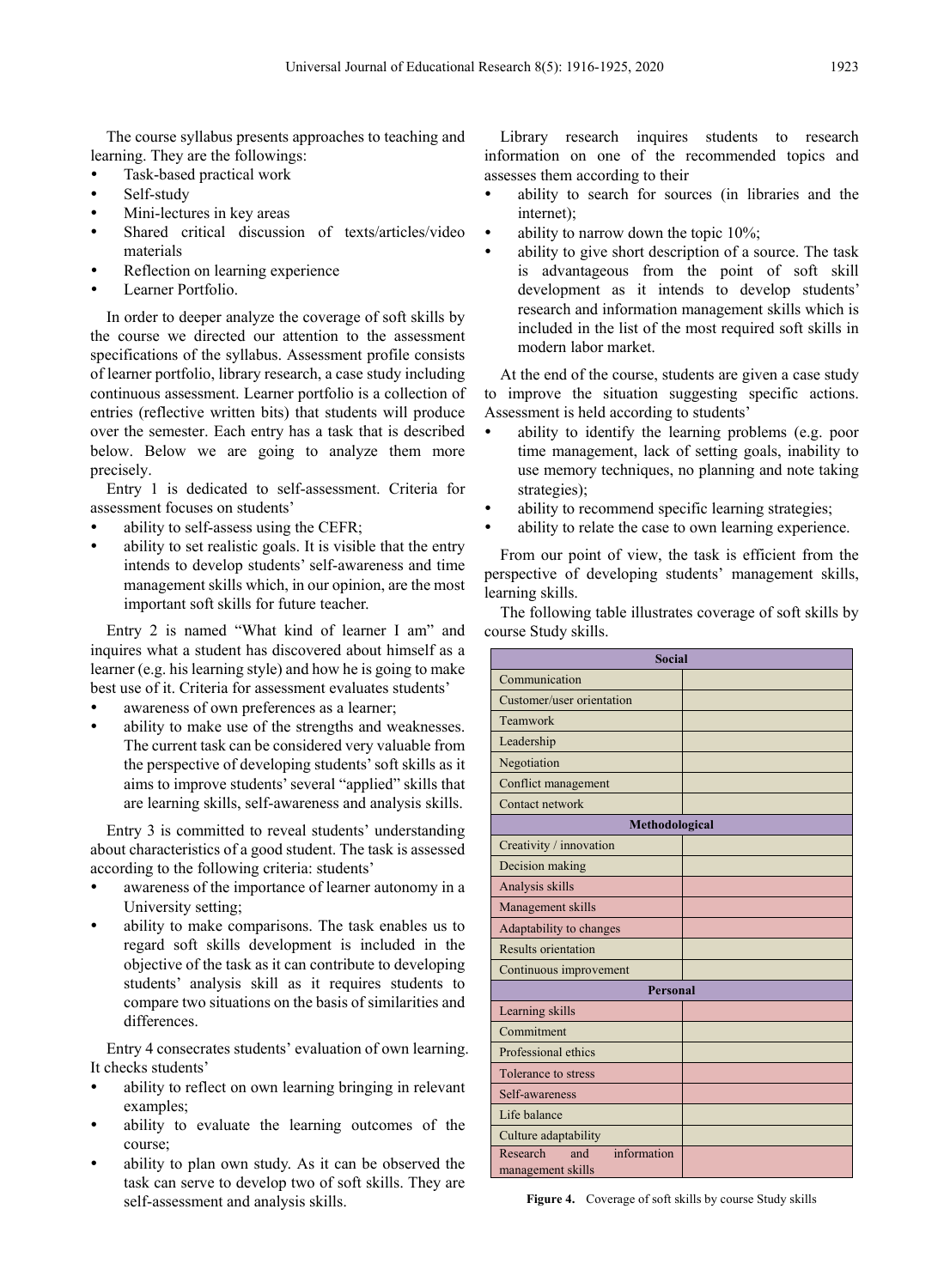Our conducted survey shows that out of twenty-one soft skills only seven skills have been covered by the syllabus of Independent study skills. Among them four skills, with the most percentage, belong to personal soft skills, while the rest conform methodological skills. Social skills as communication, customer/user orientation, teamwork, leadership, negotiation, conflict management, contact network are not reflected in the course syllabus.

In the figure 5, we depicted the proportion of covered soft skills by the course.

As it can be observed from the pie-chart, self-awareness skills take paramount place according to the frequency

distribution. Learning skills, management skill and analysis skills take the second place in equal proportions. Tolerance to stress, adaptability to changes, research and information management skills are in the last place with the least percentages in equal proportions.

The results of the research are significant as they give general picture of educational process in Uzbekistan from the perspective of soft skills integration. Though the role of soft skills in personal and professional development is recognized and measures are taken in order to include these skills into the language learning process, coverage of soft skills is rather low and it constitutes only a few ones.



**Figure 5.** Proportion of covered soft skills by the course